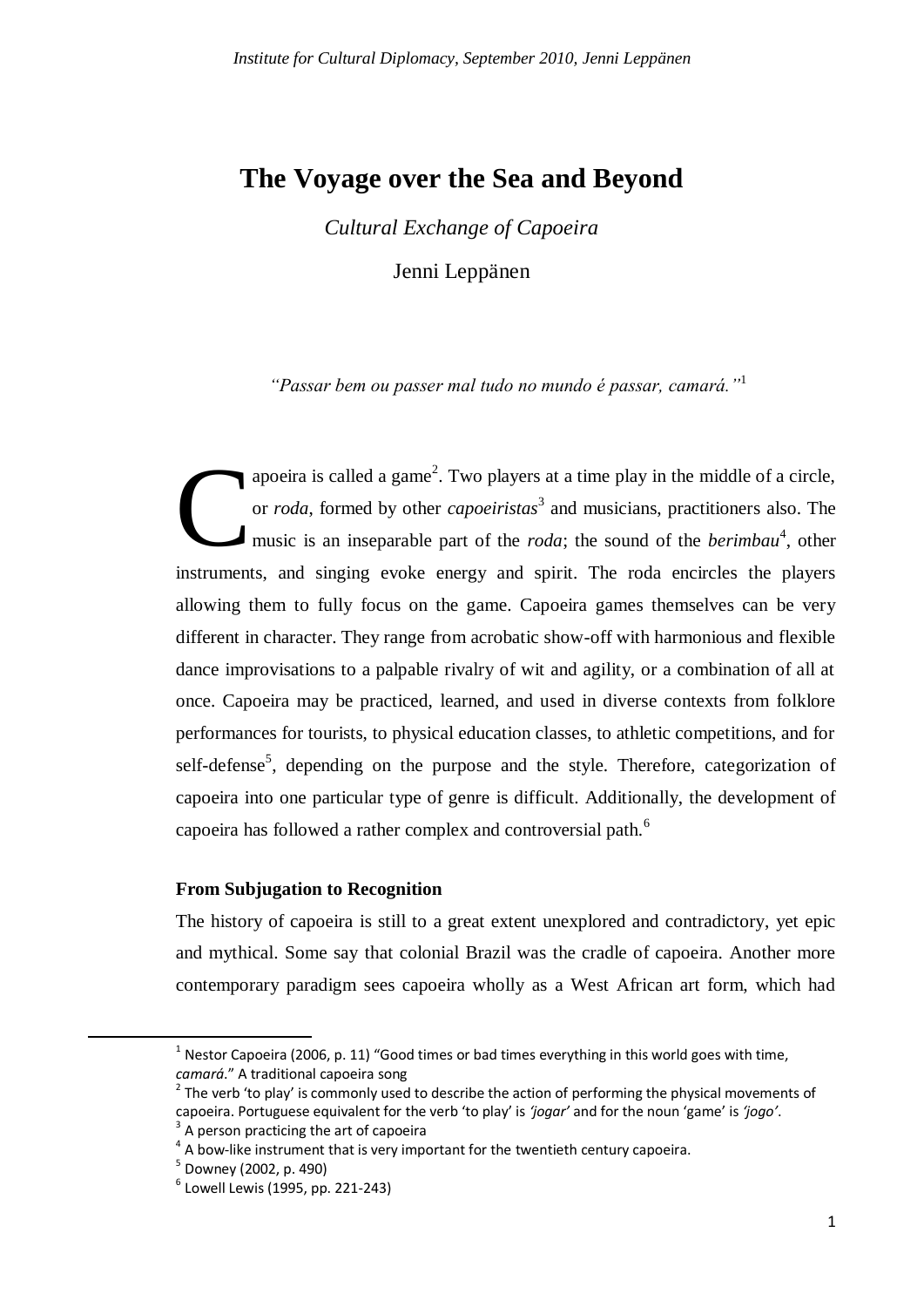been practiced in Angola and transplanted to Brazil, $\frac{7}{1}$  thus being subject to transatlantic diffusion. The most acknowledged and perhaps cherished view of the origins of capoeira would see the birth of capoeira roughly as a nature-inspired, escape-defense game of the enslaved Africans.<sup>8</sup> These transcultural visitors had brought their African cultural heritage with them over the Atlantic to the New World. Once on Brazilian soil the subjugated and weaponless slaves invented cunning ways to defend themselves, disguising training into a harmless dance.<sup>9</sup> Thus from these resisting slaves, capoeira was born.



**Picture 1. Jogar Capoëra – Danse de la guerre by Johan Moritz Rugendas (1835)**

The tradition of capoeira was passed from generation to generation in oral form. It was greatly influenced by Portuguese-imported Catholicism on one hand, and the Afro-Brazilian religion candomblé on the other. Nestor Capoeira (2002), a contemporary capoeira *mestre*, accentuates the modern side of capoeira by mentioning that capoeira is an urban phenomenon establishing itself since the time of slavery in three of Brazil's

**.** 

<sup>7</sup> Röhrig-Assuncão (2005, p. 7)

 $<sup>8</sup>$  Ibid, p. 6</sup>

 $<sup>9</sup>$  Ibid, p. 6</sup>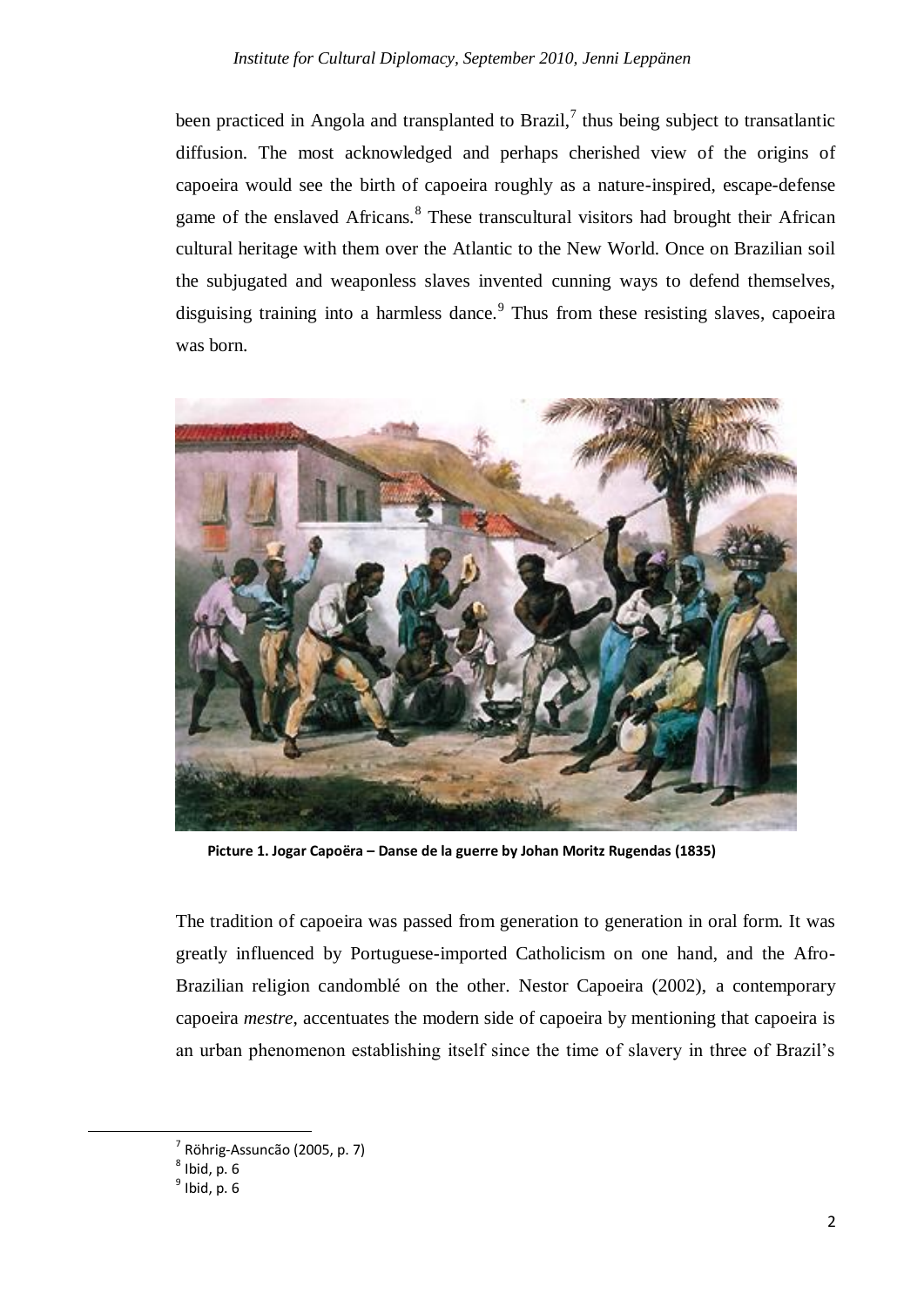largest port towns.<sup>10</sup> Whatever the "genuine" origins of capoeira might be, it is most probable that the modern notion of the art consists of the amalgam of African and native Brazilian cultural heritage without denying the impact of the Portuguese colonial power.

In broad terms, capoeira can be described simultaneously as a fight, a dance and a game and is often referred to as a Brazilian martial art<sup>11,12,13</sup> or martial dance<sup>14</sup>. In Brazil, there have been attempts to standardize capoeira. The biggest and the most widespread capoeira academies often have particular guidelines regarding the game, the outfit or the music. Some conventions were made to prevent capoeira from going too far astray from its "origins"; certain standardized practices and methods for different schools of capoeira were developed. The first attempts of standardization or modernization of capoeira started in the beginning of the twentieth century. With the initiative of the founding father of Capoeira Regional, *Mestre* Bimba, these developments led to legalization of the art in 1937 and later capoeira was made the Brazilian national sport.<sup>15</sup>

Another very important figure in the development and shaping a capoeira style, more precisely Capoeira *Angola*, was *Mestre* Pastinha. These *mestres* are considered to be the changing point for capoeira at an ideological level: the focus changed from the *valentão*<sup>16</sup> practiced by the so called "outlawed" to the "educators".<sup>17</sup> This idea of capoeira shifted the focus of the game from being a tool against the other player, to a game creating dialogue through body language and music with the fellow *capoeiristas*. *Mestre* Pastinha's thoughts of advancing the reputation of Capoeira *Angola* prevented the spiritual character of capoeira sinking into oblivion as the arrival of the new, modernized forms of more athletic capoeira developed. The fundamental element and philosophical tradition of capoeira i.e. *fundamentos* was to be kept safe with the *mestres* and the pupils who got this oral heritage and experience from their *mestres* would then

<sup>16</sup> "Tough-guy"

<sup>&</sup>lt;sup>10</sup> Nestor Capoeira (2002, p. xxii)

 $11$  Delamont & Stephens (2008, p. 58)

 $12$  Hedegard (2007)

 $13$  Lowell Lewis (1995)

<sup>14</sup> Downey (2002, p. 487)

<sup>15</sup> Röhrig-Assuncão (2005, p. 137)

 $17$  Nestor Capoeira (2006, p. 42)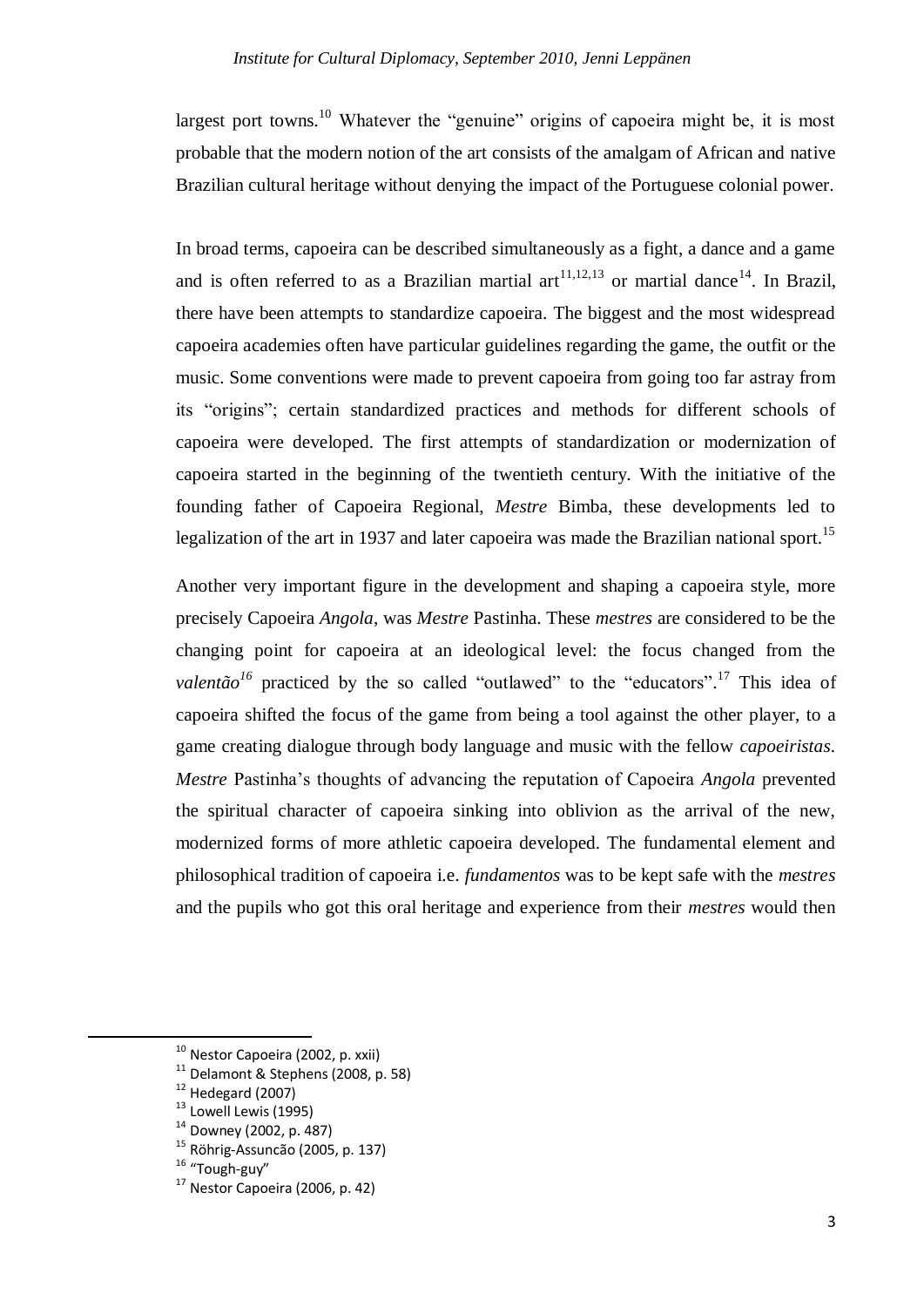continue to teach the techniques as well as the philosophy of capoeira to future generations.<sup>18,19</sup>

#### **Diffusion of Capoeira as a Cultural Item**

Generally diffusionism is seen as the study of the geographical distribution and migration of cultural traits. Following this thought diffusionism would encompass the idea, that the birth of capoeira had its roots in West Africa but had developed in Brazil to the capoeira that is today most known in the world. According to Blaut (1987) the definition of diffusionism contains the idea that changes are produced by diffusion instead of independent invention and that certain places are the permanent centers of innovation. He criticizes, among other things, the belief that Europe or the West would be those permanent places of invention. Instead, he suggests uniformitarianism, which means that all communities have the same potential for invention and innovation.<sup>20</sup> In this case study, I refer to diffusionism as migration of any cultural trait/s from any place of the world.

As mentioned earlier, capoeira has travelled from afar and has had several places in the world that have made it the art that most people recognize it today. Capoeira started its European conquest in the 80s and 90s, first landing in Berlin and subsequently all the big cities of Europe.<sup>21</sup> The migrating capoeira *mestres* were the new transcultural visitors who might have even earned a better living teaching and performing capoeira outside their home countries.<sup>22</sup> From China to Switzerland, capoeira has become so popular that the Brazilian teachers can no longer have the monopoly over teaching capoeira; the "gringos", or non-Brazilian teachers, are nowadays also acknowledged ambassadors of capoeira alongside the Brazilian teachers.<sup>23</sup>

Apart from capoeira teachers, the students are constantly engaging in intercultural exchange. It is not rare for capoeiristas outside Brazil to make long or short term "cultural visits" to Rio de Janeiro and Salvador, where they can participate in lessons and learn to understand the different cultural traditions behind their beloved sport.

<sup>&</sup>lt;sup>18</sup> Nestor Capoeira (2006)

<sup>19</sup> Nestor Capoeira (2002)

<sup>&</sup>lt;sup>20</sup> Blaut (1987)

<sup>21</sup> Röhrig-Assuncão (2005 p. xiii)

<sup>&</sup>lt;sup>22</sup> Nestor Capoeira (2006, p. xx)

<sup>23</sup> Nestor Capoeira (2002, p. xix)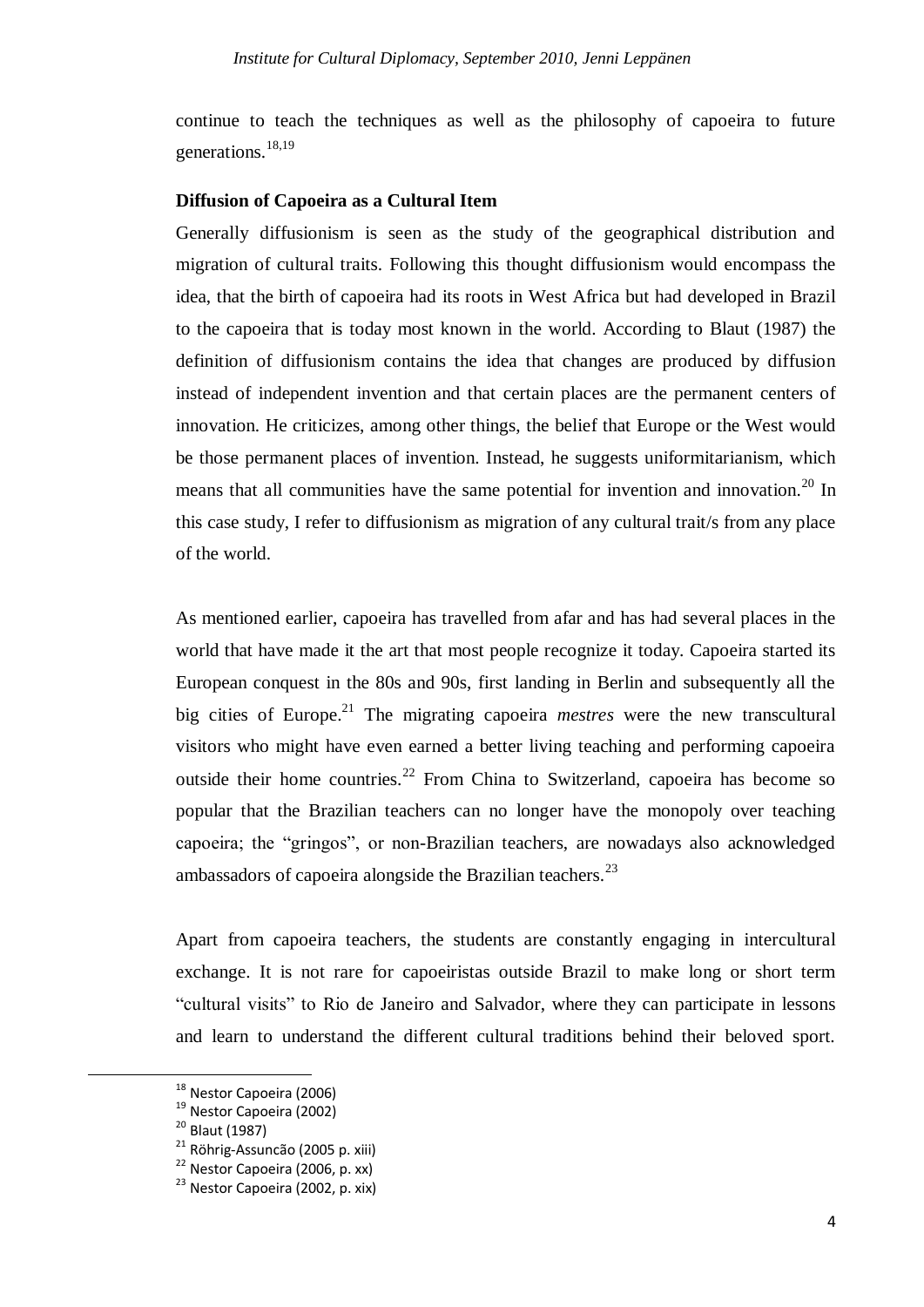Capoeira, in its self, is often the main reason for most of the capoeiristas to travel to Brazil. There, amidst the people, nature, and everyday life they can become closer in understanding the idea behind many of the stories and songs they have been learning. They will learn to live in a culture, among new language and values, which could differ greatly from their own. When they return to their countries, they will naturally bring these new insights back with them and share this knowledge with others. Capoeira groups outside of Brazil often invite visitors and teachers from Brazil or other countries to their events, creating and maintaining a vibrant cultural exchange network. Since capoeira is a performing art, the artistic inspiration and experience is most often shared with the public and not merely kept within a small intrinsic group.

Capoeira as a culture complex has been successfully accepted outside the Afro-Brazilian world. Perhaps also the feeling of wanting to be part of something reaching beyond our time and place draws people amidst something as spiritual as capoeira. Through capoeira, some capoeiristas in Europe or elsewhere might have found capoeira as a builder of a collective entity, which is rare in today's Western individualistic lifestyle. Certainly for many people capoeira is mostly an enjoyable way of keeping in good condition. One might, however, claim that the fascination of capoeira stems from its mythical roots and the modern man's and woman's craving for rituals and feeling of belonging to a close social group.



**Picture 2. Playing the berimbau**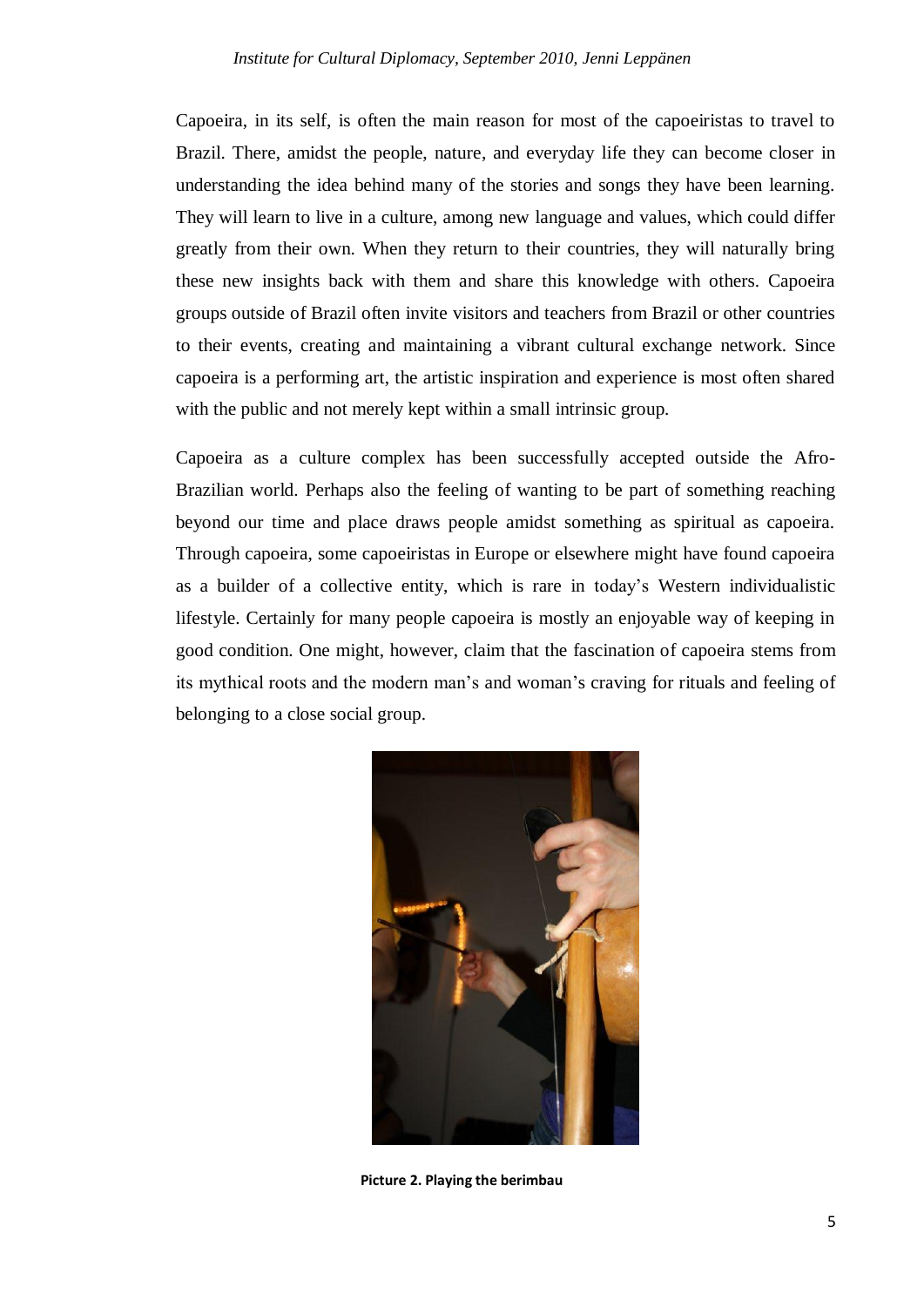#### **Make Art, Not War**

For many *capoeiristas* capoeira has never been a mere sport or passé-temps. Some *capoeiristas* use the philosophy of capoeira also outside the *roda* by applying the wisdom, or the *malícia*,<sup>24</sup> of the game to their everyday life.<sup>25</sup> Throughout its history, capoeira has been used for different purposes ranging from political and revolutionary intentions, or manifestations of rights of the oppressed. Slaves, free blacks, and mulattoes have been living in Brazil for centuries, but discontent and revolts broke out after the independence of Brazil in 1822.<sup>26</sup> According to Holloway (1993) the game we know today, used to denote gangs. These gangs, led by slaves and free blacks, flourished in the biggest cities of Brazil during the 1830s slave resistances. At that time capoeira meant razors, daggers, stones, and clubs, and was illegally used as a weapon for freedom, self-esteem and hope.<sup>27</sup> The element of fight in the art form was emphasized and used as a means to overcome slavery, class domination and poverty either physically or ideologically. Later, in the latter half of the twentieth century, the role of capoeira was most often seen the other way around: capoeira was the means to reduce violence since it could necessitate a "venting" of mischievous thoughts, for it uses a lot of energy, is a form of music and dance, and allows fighting under controlled conditions.<sup>28</sup> In order to excel in capoeira, means that the *capoeirista* must also possess qualities such as patience, self-control and even humbleness to a certain degree.

Any art form can be used to demonstrate numerous different causes depending on the practitioners. According to Downey (2002) capoeira is no exception:

*"[…] practitioners have historically allied capoeira with avant-garde arts, folklore groups, the military, the national government, leftist groups, private sporting academies, children's fitness programs, and psychotherapy. Programs with capoeira have been founded on Pan-Africanism, Brazilian nationalism, anti-racism, Bahian regionalism, and blatant commercialism."*<sup>29</sup>

<sup>&</sup>lt;sup>24</sup> "Cunning" or "savvy" that might be seen as humour, technical virtuosity, deceptiveness, the ability to anticipate another's actions, a sense of the dramatic, or even malicious opportunism (Downey, 2002, p. 491).

 $25$  Lowell Lewis (1995, pp. 227-228)

<sup>&</sup>lt;sup>26</sup> Flory (1977, p. 223)

 $^{27}$  Holloway (1989, pp. 637-643)

<sup>&</sup>lt;sup>28</sup> Lowell Lewis (1999, p. 546)

 $^{29}$  Downey (2002, p. 490)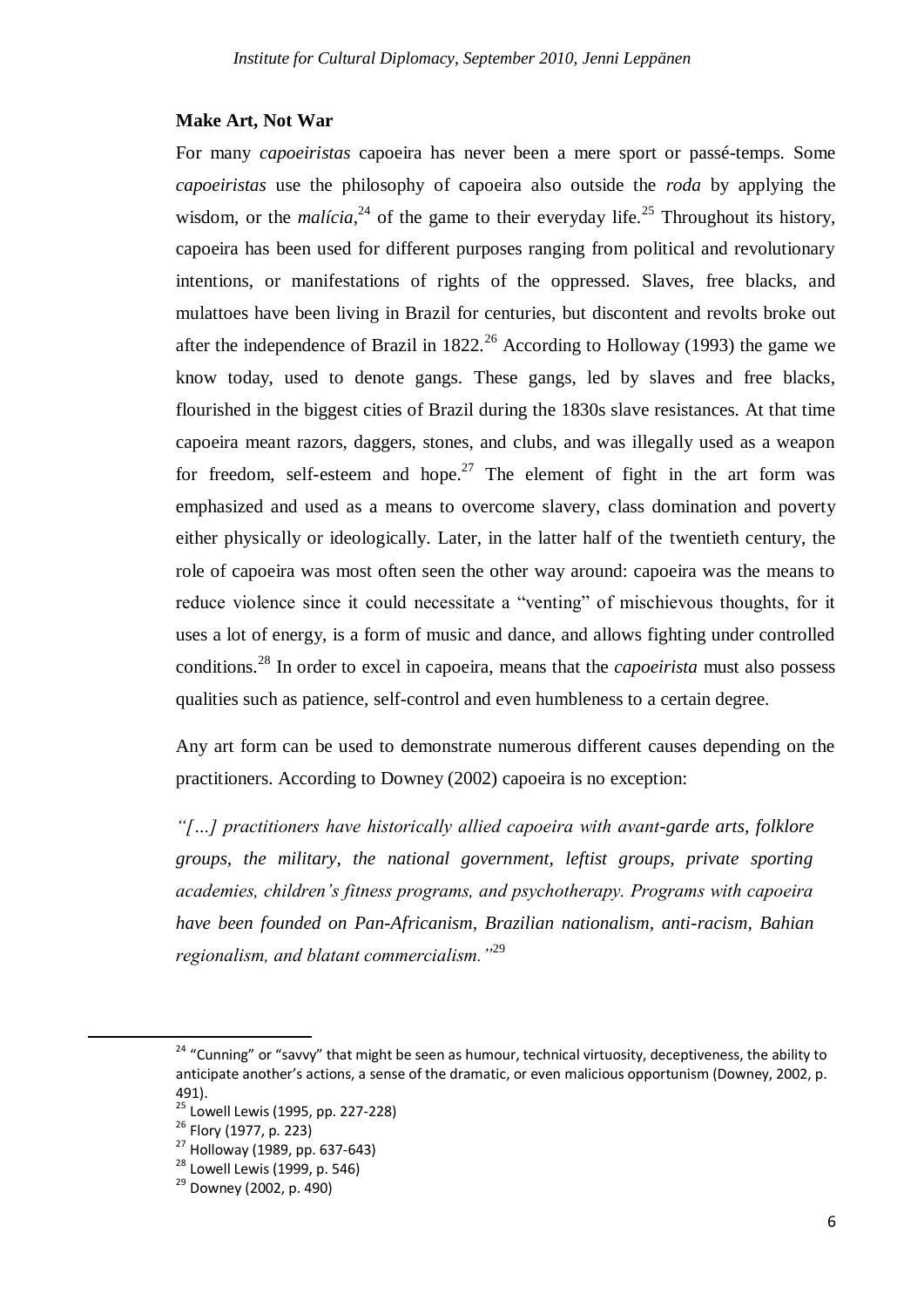In the book *Music and Social Movements*, Eyerman and Jamison (1998) claim that by combining culture and politics, both parties will benefit. To them cultural traditions are mobilized and reformulated into social movements, and this in turn, is central to what social movements are, and to what they signify for social and cultural change.<sup>30</sup> Adams (2002) presents the inconsistencies of practice and research: activists, in general, know that art can be used effectively for certain political aims; yet social movement scholars have paid little attention to this topic.<sup>31</sup> Often, the responsibility for change is passed on to anonymous universal forces, such as modernization, capitalism, and powerful leaders. However, scholars neglect the power of social movements as catalysts for changing values, ideas and ways of life.<sup>32</sup> On the other hand, history has shown us how mobilization of cultural values has had the power to agitate masses and arouse change in good and bad; in progressive or reactionary ways.<sup>33</sup>

Now that the times of the slavery in Brazil are over, the memory of the oppression and racial discrimination still evoke feelings, which are, for instance, expressed in numerous capoeira song lyrics. The past may work as a source of inspiration for those who want to use capoeira to spread charity. Capoeira performances can be seen in various social movement contexts. Capoeira groups all over the world have been establishing civil society initiatives to help the underprivileged or to raise awareness of civil society issues. There are numerous examples of these kinds of initiatives: *Gingando pela Paz* has a capoeira project involving Haitian children.<sup>34</sup> *Arcola Capoeira* in the UK organised workshops to explore the themes of citizenship, international development and climate change.<sup>35</sup> *Academia Jangada* in Berlin had a dance project called "Dance against Racism" in  $2009$ <sup>36</sup> Some groups have more ideological objectives: Brazilian *Grupo de Capoeira Angola Pelourinho* uses Capoeira Angola for sociopolitical improvement and the preservation of Afro-Brazilian culture.

So far in this case study it has proven that culture, society, and politics are rather integrated elements. The definition of cultural diplomacy also includes all these elements. Cummings (2003) describes cultural diplomacy as the exchange of ideas, and

**.** 

 $30$  Eyerman & Jamison (1998, p. 7)

<sup>31</sup> Adams (2002, p. 21)

<sup>&</sup>lt;sup>32</sup> Eyerman & Jamison (1998, p. 7)

 $33$  Ibid. (p. 10)

<sup>34</sup> Comunidad Segura (2009)

<sup>&</sup>lt;sup>35</sup> Arcola Capoeira (2010)

<sup>&</sup>lt;sup>36</sup> Academia Jangada (2009)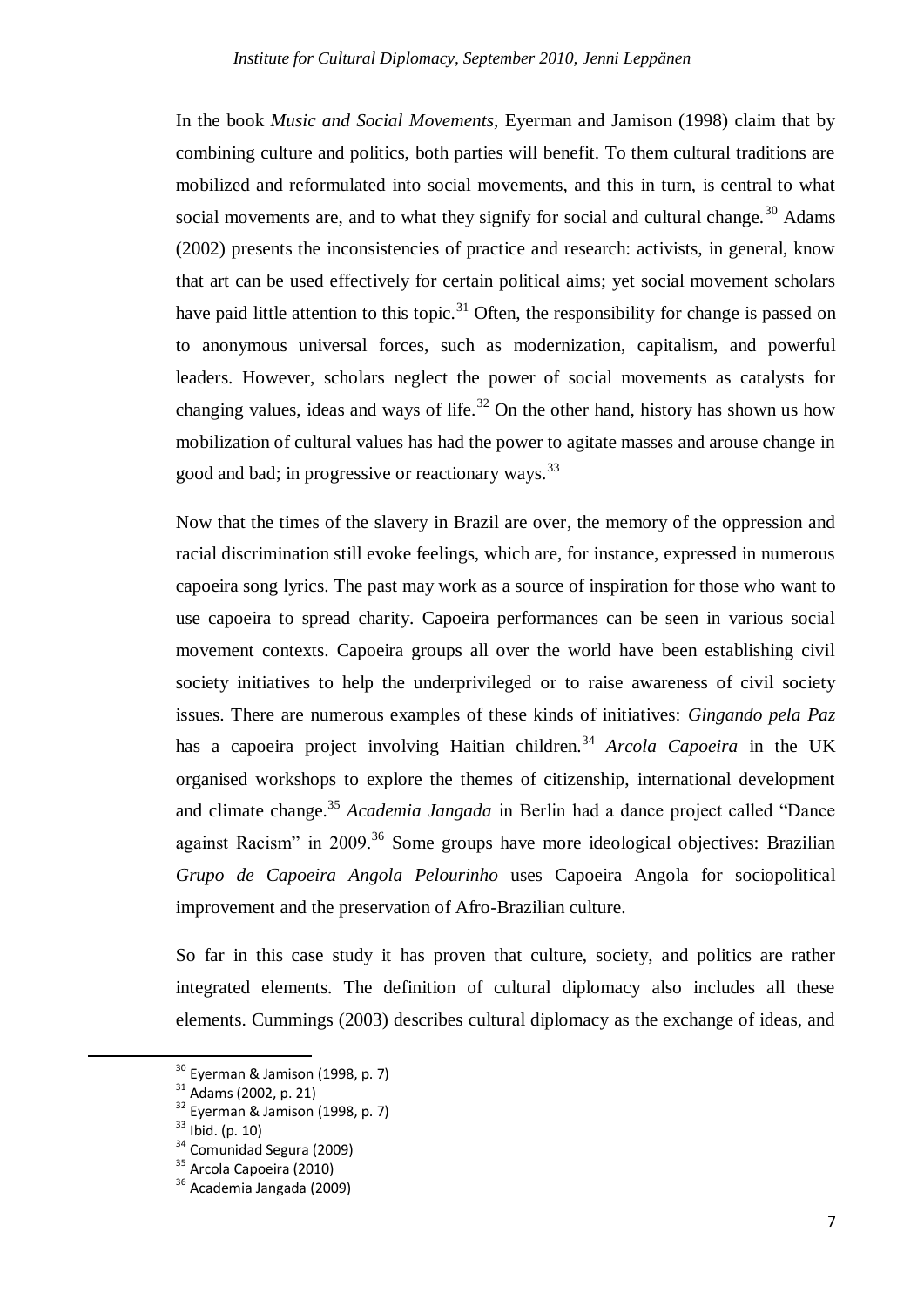other cultural aspects, such as values and traditions, with the intention to enhance mutual understanding.<sup>37</sup> Capoeira as an art form is able to introduce Brazilian culture overseas, for it enables relationship building between nations, demonstrates values and traditions, is an art form used for charity and is able to reach out to a wide audience. From this perspective, capoeira may be seen as a form of cultural diplomacy that is manifesting itself through social movements among other means. It seems that the practitioners of capoeira have understood the power of art as a form of cultural diplomacy and a tool of supporting better quality of life.

## **Conclusion**

1

The history of capoeira is certainly full of controversies and confrontation. The dawn of capoeira was gloomy, yet little by little the art achieved its status as an antithesis to violence and is proving to be a rich soil for cultivating cultural-exchange, potential civil society initiatives and social movements. Today its cult reputation blossoms outside the borders of Brazil more eclectic than ever, thanks to active capoeira teachers who were, and still are, the cultural mediators of capoeira and genuine cultural diplomats, along with the travelling capoeira students. Afro-Brazilian culture traits, such as the myth of capoeira, the music, and the techniques have travelled from afar but still are present one way or another in contemporary capoeira culture abroad. In this case study, I have focused on the polarity of the foundations of Afro-Brazilian capoeira and the modern-day capoeira all around the world. Despite slight cultural differences, some aspects and values in capoeira are more or less universal and thus make the diffusion of capoeira possible.

*Good times or bad times, everything in this world goes with time, camará*.

 $37$  Cummings, Jr. (2003) cited in the report of the U.S. Department of State (2005)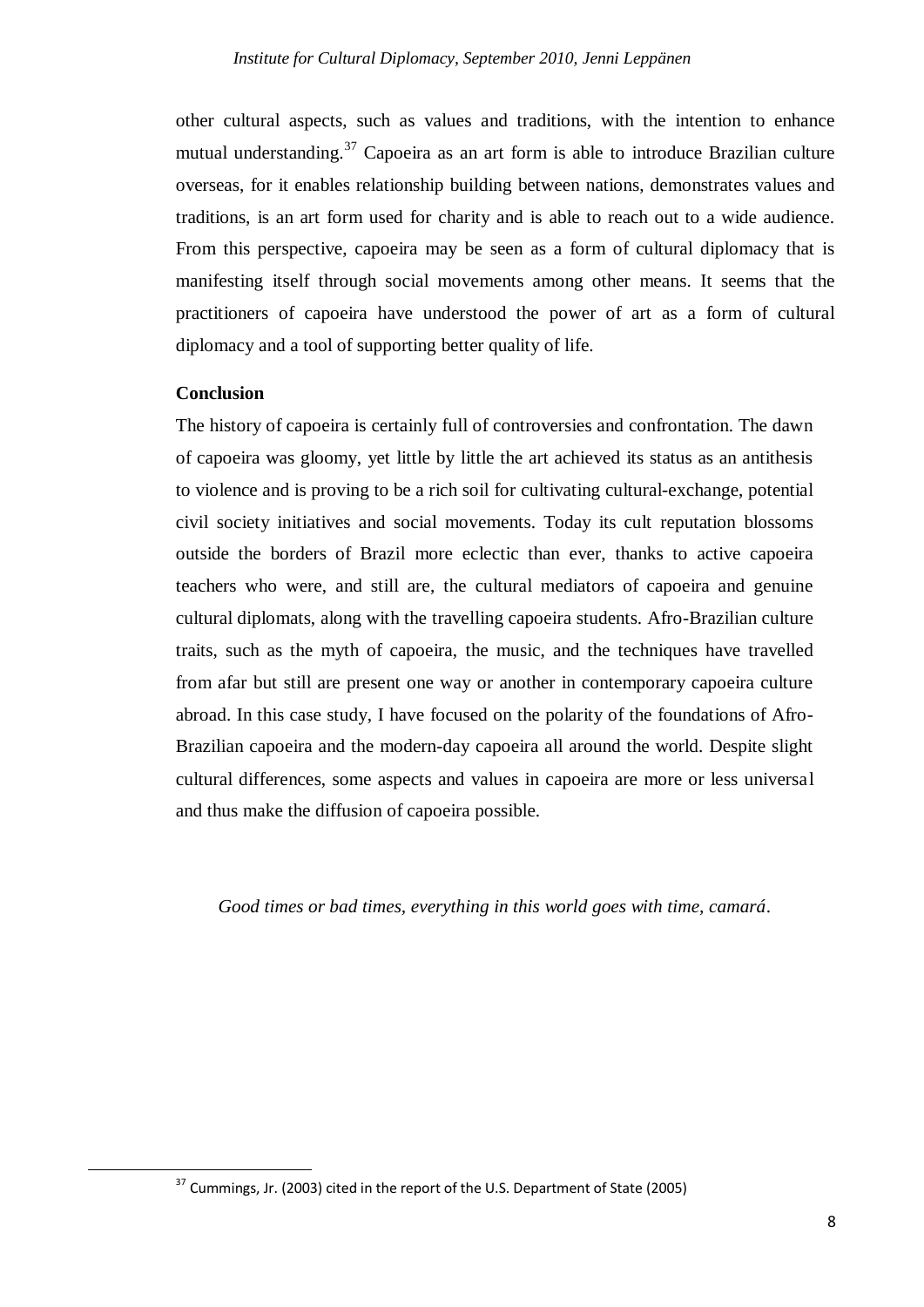#### **Bibliography**

- Academia Jangada. (2009). Retrieved September 10, 2010, from http://www.jangada.com/index.php?id=59,0,0,1,0,0
- Adams, J. (2002). Art in social movements: Shantytown women's protest in Pinochet's Chile. *Sociological Forum*, 17(1), 21-56. Retrieved from http://www.jstor.org/stable/685086
- Arcola Capoeira. (2010). Retrieved September 10, 2010, from http://www.arcolatheatre.com/?cmsId=87&page=Arcola%20Capoeira
- Blaut, J. M. (1987). Diffusionism: a uniformitarian critique. *American Geographers*, 77(1), 30-47. Retrieved from http://www.jstor.org/stable/2569200
- Capoeira, N. (2006). *A street-smart song: capoeira philosophy and inner life*. Berkeley: Blue Snake Books.
- Capoeira, N. (2002). *Capoeira: roots of the dance-fight-game*. Berkeley: North Atlantic Books.
- Comunidad Segura. (2009). Bringing Haitian kids together. Retrieved September 10, 2010, from http://www.comunidadesegura.org/en/node/42091
- Delamont, S., & Stephens, N. (2008). Up on the roof: the embodied habitus of diasporic capoeira. *Cultural Sociology*, 2(1), 57-74. doi:10.1177/1749975507086274
- Downey, G. (2002). Listening to capoeira: phenomenology, embodiment, and the materiality of music. *Ethnomusicology*, 46(3), 487-509. Retrieved from http://www.jstor.org/stable/852720
- Eyerman, R., & Jamison, A. (1998). *Music and social movements: mobilizing traditions in the twentieth century*. Cambridge: Cambridge University Press.
- Flory, T. (1977). Race and social control in independent Brazil. *Journal of Latin American Studies*, 9(2), 199-224. Retrieved from http://www.jstor.org/stable/156126
- Hedegard, D. (2007). *Becoming a capoeirista: the diffusion of a complex cultural form from Brazil to the US.* Paper presented at the annual meeting of the American Sociological Association. New York. Retreived from http://www.allacademic.com//meta/p\_mla\_apa\_research\_citation/1/8/3/8/0/pages183800/p183 800-1.php
- Holloway, T. H. (1989). "A healthy terror": police repression of capoeiras in nineteenth-century Rio de Janeiro. *The Hispanic American Historical Review*, 69(4), 637-676. Retreived from http://www.jstor.org/stable/2516095
- Lowell Lewis, J. (1995). Genre and embodiment: from Brazilian capoeira to the ethnology of human movement. *Cultural Anthropology*, 10(2), 221-243. Retreived from http://www.jstor.org/stable/656334